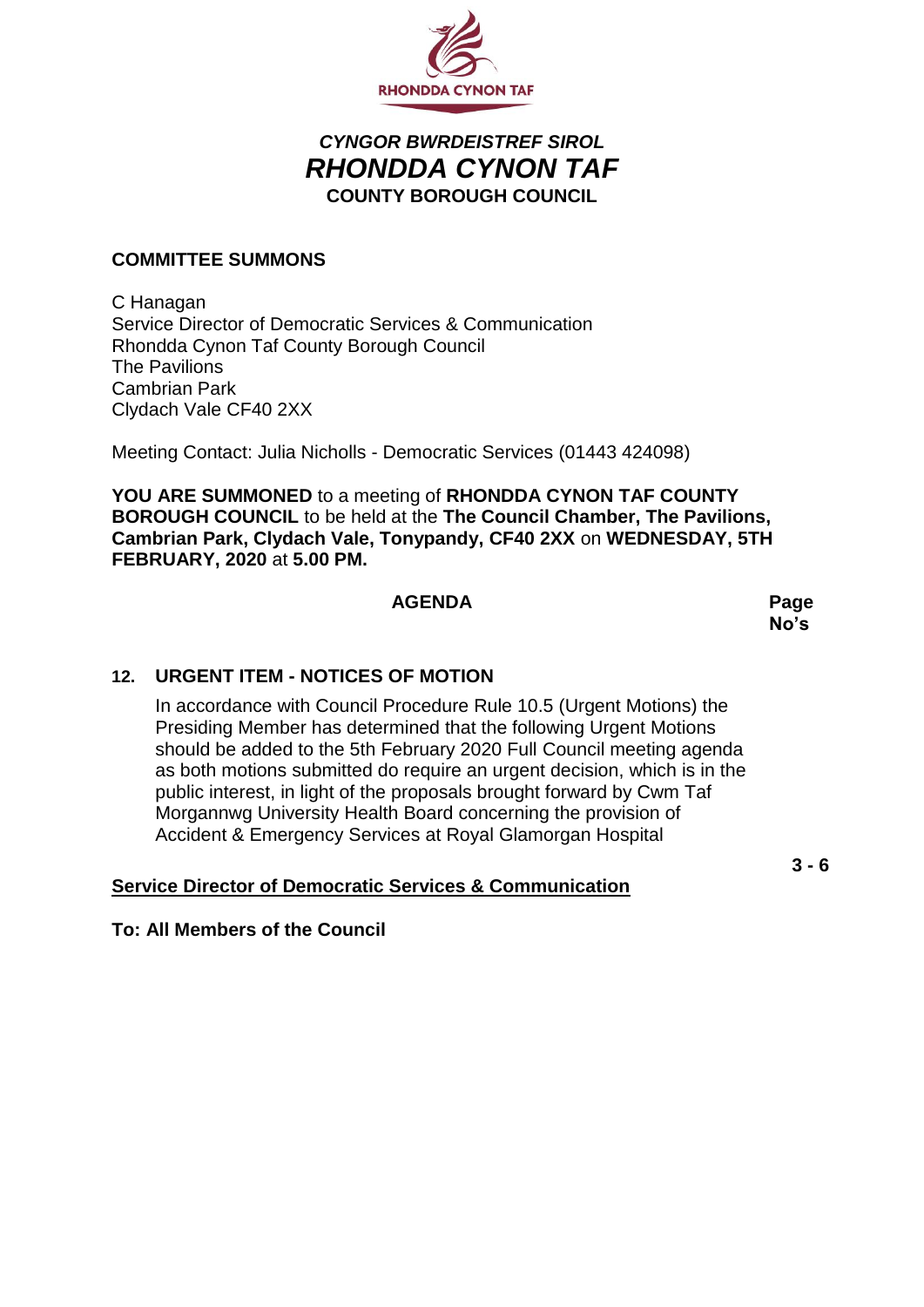To consider the under-mentioned Notice of Motion standing in the names of County Borough Councillors, A. Morgan, M. Webber, L. M. Adams, D. R. Bevan, H Boggis, J. Bonetto, S. Bradwick, J Brencher, A Calvert, G. Caple, A. Crimmings, A. Davies-Jones, L De- Vet, J. Edwards, J Elliott, S.Evans, M Fidler Jones, M. Forey, A. Fox, E. George, M. Griffiths, J. Harries G. Holmes, G. Hopkins, G Hughes , G. Jones, R. Lewis, W Lewis, C. Leyshon, S. Morgans, M. A. Norris, D. Owen-Jones, S Pickering, S. Powell, S. Powderhill, S. Rees, A. Roberts, J. Rosser, G Stacey, M Tegg, G Thomas, W Treeby, R K Turner, D. Williams, T. Williams, C. J. Willis and R. Yeo.

Following the Cwm Taf Morgannwg Health Board meeting this week, where it was decided to review options for the provision of A&E services at Royal Glamorgan Hospital, this Council places on record that full A&E services should be maintained and calls for the Health Board to review and implement a focused recruitment campaign, to recruit the required consultants to the Cwm Taf Morgannwg region to work across the 3 hospitals and not be employed at individual hospitals, which has been the failed strategy to date.

This Council further calls upon the Welsh Government to insist that Cwm Taf Morgannwg University Health Board reviews what was agreed under the South Wales Programme almost 7 years ago due to increased demands on hospitals within the new Cwm Taf Morgannwg foot print, taking into account the significant housing developments and population growth within this new administrative boundary and within Cardiff North, and the impact this has had on the capacity and capability of the Royal Glamorgan Hospital, Princess of Wales Hospital and Prince Charles Hospital to manage the existing and future demand for services. It should also take in to consideration the current limited hours of operation of the Minor Injuries Units at both Ysbyty Cwm Cynon and Ysbyty Rhondda along with the need to increase out of hours GP provision within the community to reduce the demand already placed on A&E services and the staff that work there.

This Council has grave concerns on the impact on A&E waiting times at neighbouring hospitals due to a lack of capacity, should Royal Glamorgan A&E be closed or downgraded, and the huge additional pressure this will place on the ambulance service in terms of travel distance and also potential waiting times at hospitals due to capacity issues.

With Maternity services within our area placed into "special measures" and the wider Health Board placed in to "intervention," and now with the further issues around A&E provision, we reaffirm this Council's concerns and place on record that unless all options to retain services are fully considered, then this Council will call for the Cwm Taf Morgannwg Health Board to be placed in to special measures.

While we accept that this isn't an issue of funding but rather one of recruiting, we do not believe that the Health Board executives have tried hard enough in using the levers at their disposal to recruit the required number of consultants to run a safe service.

We therefore request that the Council Leader writes to the Chief Executive and Chairman of the Health Board expressing these views and placing on record this Council's position that A&E services must be retained at the Royal Glamorgan Hospital.

We call upon Cwm Taf Morgannwg Health Board to double their efforts to recruit the required consultants to run a safe and sustainable A&E at Royal Glamorgan Hospital.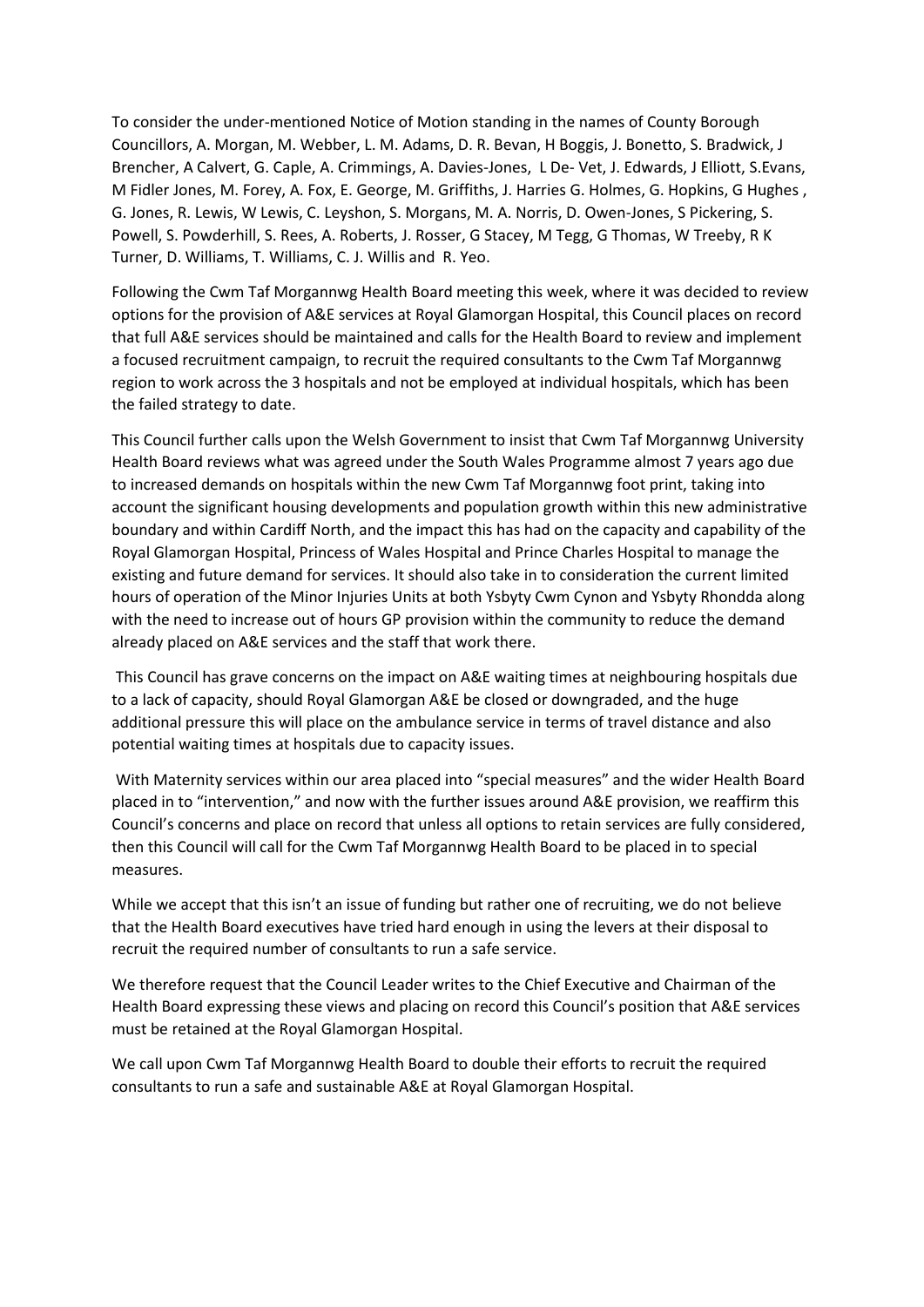We also call for the Council Leader to write to the Health Minister to insist that as part of a review on any options brought forward that they must revisit the evidence from 7 years ago under the South Wales Programme, which is now out of date.